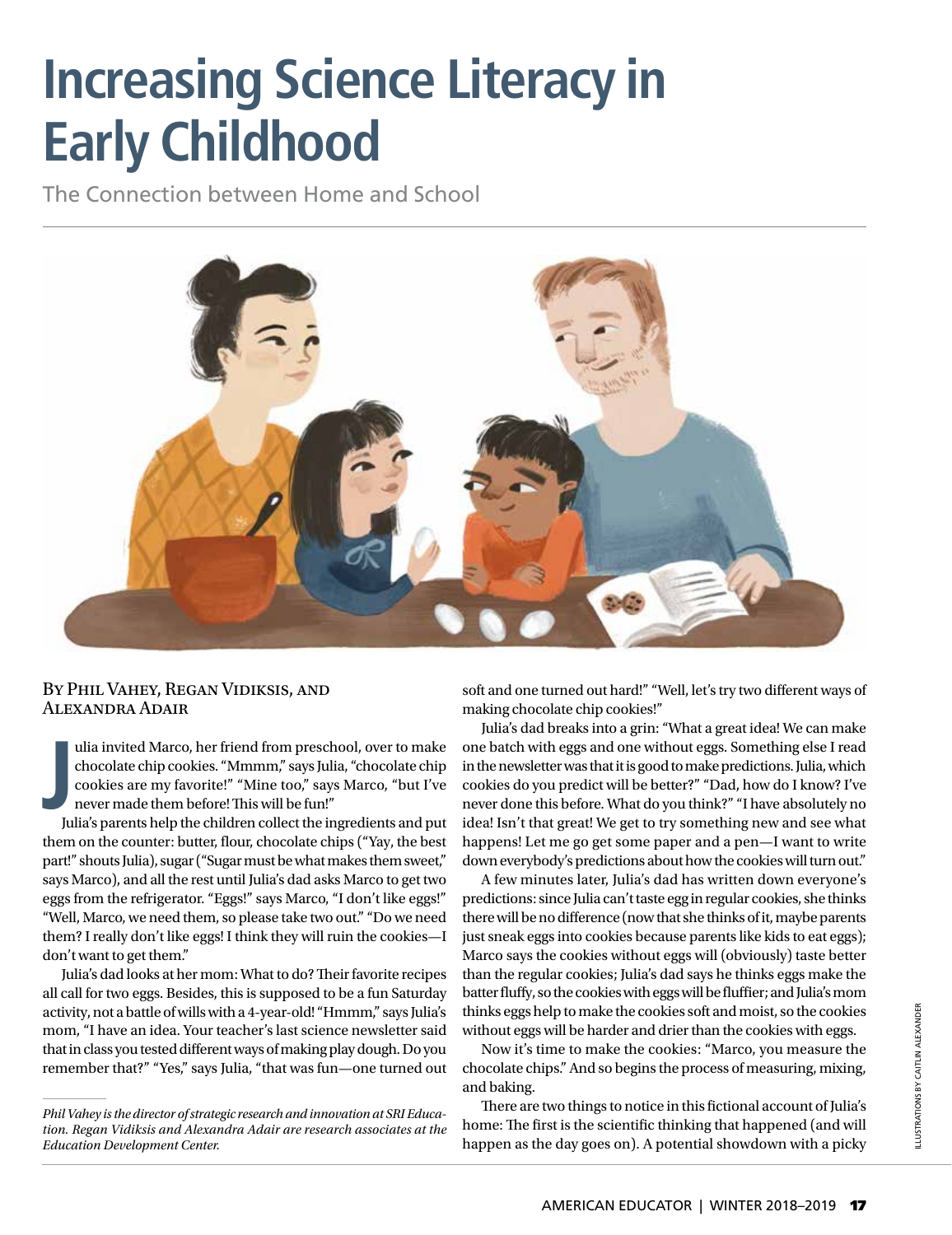eater was turned into an authentic question (what happens when we remove the eggs from a cookie recipe?), a way to investigate the question was proposed (make one batch with eggs, one batch without), predictions were made, and the practices of mathematical thinking and accurate measuring were used to conduct the cookie-making investigation. We can also imagine them discussing other scientific observations once they try the cookies.

The second thing to notice is that making cookie baking more scientific didn't make it any less fun—in fact, it made it more fun. All the traditional aspects of cookie baking are present (including the final step of eating the delicious cookies). But there is also a sense of wonder and anticipation as they await the results of the taste test. On a related note, if you are wondering what the differences between the two batches of cookies are, we don't know—we

# Parents report feeling unprepared to answer their children's sciencerelated questions.

haven't conducted this experiment, and this reinforces a point made by Julia's dad: adults do not need to know the results of a scientific investigation before conducting it. That's because providing the opportunity for genuine learning to take place, by adults as well as children, is itself a key feature of science.

Turning everyday activities such as baking into scientific activities is more than just fun: it is important for our children's futures. Science investigations provide an opportunity for children to learn about scientific concepts and listen to their peers, family, and community members, and to respond to their questions or ideas. It also provides them with an opportunity to ask and answer their own questions, build persistence, and improve their problem-solving and self-regulation skills, which are essential for academic success.<sup>1</sup>

Additionally, as the world becomes increasingly science- and technology-oriented, all children need to become proficient in science, whatever their chosen field. STEM (science, technology, engineering, and math) education has become a national priority, and even early childhood teachers are expected to increase the quantity and quality of the science experiences they provide, particularly for their traditionally underserved students.

In improving early childhood science experiences, parents can be a powerful ally. As we will discuss in this article, simple changes can make everyday activities more scientific—for instance, asking: "Which objects float in the bathtub and which don't? Why might that be?" Or "Which glass holds more water—the tall, thin one or the short, wide one? How can we tell?" Or "While we are at the zoo today, let's think about some of the things that are similar among all plant eaters and some of the things that are different."

#### **Parents' Attitudes about Science Learning**

A recent national study, *What Parents Talk about When They Talk about Learning: A National Survey about Young Children and Science*,*\** which we published in March 2018, uncovers parents' beliefs and attitudes about science and gives teachers a place to start in making home-school science connections. For the study, we spoke with more than 1,400 parents and caregivers of children ages 3 to 6 across the country with diverse economic situations and educational backgrounds. Key findings include:



Almost all parents are invested in their children's learning, but many feel that science is less important to support at home than literacy and social skills development.

Parents need to know about the increasing importance of science in children's lives and how they can help to develop their children's attitudes toward science, regardless of age. They also need to know that people in different careers and of different ethnicities and cultures engage in scientific practices, and that science isn't about memorizing dry facts but is about communicating ideas, reading both nonfiction and science-based fiction, writing notes and logs and drawing pictures, and investigating a scientific topic to learn more. The national study found that many parents base their ideas on what kinds of learning they should foster at home on their perceptions of teacher expectations, so making those expectations clear could have an impact on parental support of science at home.

#### Fewer parents feel "very confident" in their ability to support their children's science learning than in other areas.

Parents report not knowing much about science and feeling unprepared to answer their children's science-related questions. Parents should know that science is not about being "correct," but is an active process that includes exploring, observing, offering plausible ideas, and proposing solutions to problems. As in the cookie-baking example above, posing a question and investigating it is a deeply scientific activity. So is taking a nature walk and trying to classify the different types of plants, insects, and animals that you see.

#### More than half of parents report engaging their children in science-related learning activities daily.

Although they are sometimes unsure about how these activities relate to science, many parents already engage their children in

<sup>\*</sup>To read the full study, visit https://bit.ly/2qxAUMG.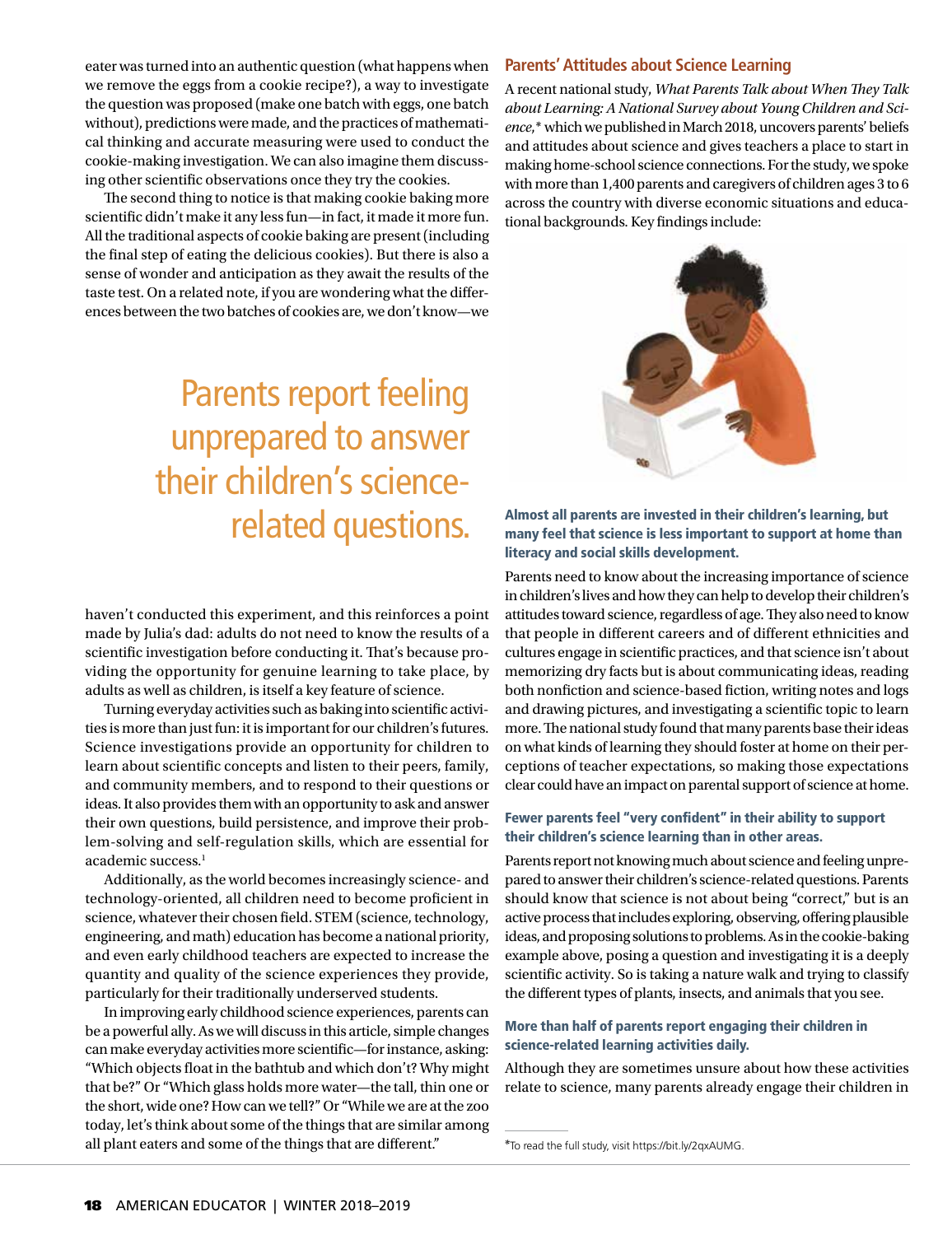exploring outdoors, in cooking and building activities, in using science-related videos and digital games, and in reading sciencerelated books. This is exciting news for early childhood teachers, who may find it challenging to engage parents in supporting children's school learning. Parents need guidance on making connections to classroom science topics (for example, looking at plant parts). Making these connections explicit can reinforce for parents the need to explore science with their children at home and can also encourage them to do more.

Among the study's other key findings is that 7 out of 10 parents say that knowing what young children need to learn about science, and having ideas for doing science with everyday materials, would help them do a lot more science at home. They just lack ideas for simple activities they can do at home.

And while most parents state that their children use science media (TV shows, videos, games, apps, and websites) at least weekly, and that they, as parents, monitor their children's media use, fewer parents make connections between the science in the media and the science their children do at home and in school.

Later, we offer specific recommendations for early childhood

educators to help families increase children's engagement in scientific practices. But first, we discuss what it means to teach science in the early education classroom.

### **Science in Early Childhood Classrooms**

As an early childhood educator, you likely feel pressure to achieve what can sometimes seem impossible, such as finding time to do more science activities in your classroom. Early childhood education standards<sup>2</sup> have a full plate of

requirements (including science) that you may have a hard time including in your busy classroom schedule. Contributing to this tension might also be the lingering notion that early childhood settings are not the place for science-based instruction. Additionally, many early childhood educators have had a limited amount of professional development specific to science.3

There is no doubt about it—early childhood standards do have a lot of requirements, especially if each area is considered to be something taught independent of the rest of the standards. Fortunately, there are ways to include meaningful science education activities that build on, instead of detract from, activities preschool children do already. And we're sure that many early childhood educators are successfully finding creative ways to do this.

Science allows children to wonder, to make predictions based on that wonderment (while also integrating their past experiences), and to test out and refine those predictions. Examples of what makes an activity "scientific" include things such as questioning which ramp will make a ball roll toward a target faster, or what conditions are best for growing a plant. The important key to this is asking investigable questions and providing rich opportunities for those investigations to occur.

It is also crucial that children be allowed to take the lead. And

while they make observations and figure out the best way to record the results, teachers and parents can follow up by asking questions such as "What if ... ?" and "Why do you think that?" For example, "What if we covered the ramps in bubble wrap: Would the balls roll faster or slower? Why do you think that?" Or "What if we changed the slime recipe to have more water: Would it be more or less stretchy? Why do you think that?" Remember that it is not important for anyone (including you, as the teacher) to make correct predictions, to conduct neat and tidy investigations, or to know the "right answer." Instead, the essential component is that the children and adults guiding them embark on the process of investigating together; asking questions, collaborating, sharing tools, revising thinking based on results, and enjoying the journey.

We know the value that parents place on the development of their children's literacy skills, and science activities can provide the foundation for explorations that spill over into early literacy activities. Children benefit from the ability to construct knowledge and develop reading and writing skills through a range of experiences, topics, and purposes, and science activities can provide natural opportunities for practicing these skills.4 Children can read or look at images that provide factual information about the ocean or weather, and they can document what they see through drawings and writing. These "informational texts" differ from narrative texts that tell a story. Informational texts can be used for posing questions ("What birds can we expect to see in our area?") and for answering students' questions ("Do all insects have six legs? Are spiders insects?").

# Science need not be a formal experience in a laboratory.

As early childhood educators know, and as we have tried to make clear, science need not be a formal experience in a laboratory. Our world is made up of the human-made and natural environment, and these contexts provide countless jumping-off points for your students to explore and develop scientific inquiry skills. Armed with a digital camera or a photo-capturing app like Photo Stuff with Ruff (available for free on the PBS Kids app), along with a piece of wood, cardboard, or plastic disguised as a ramp, or a mixture of dirt, leaves, and bugs, educators can continue to support a broad set of learning goals while providing children with engaging and developmentally appropriate science activities that are set within children's everyday experiences and environments.

And perhaps just as importantly, as early childhood teachers, you also have the powerful ability of helping parents engage their children in these activities. Either via a quick conversation at pickup or a short weekly newsletter sent home to parents (either digitally or on paper), something similar to the below exchange

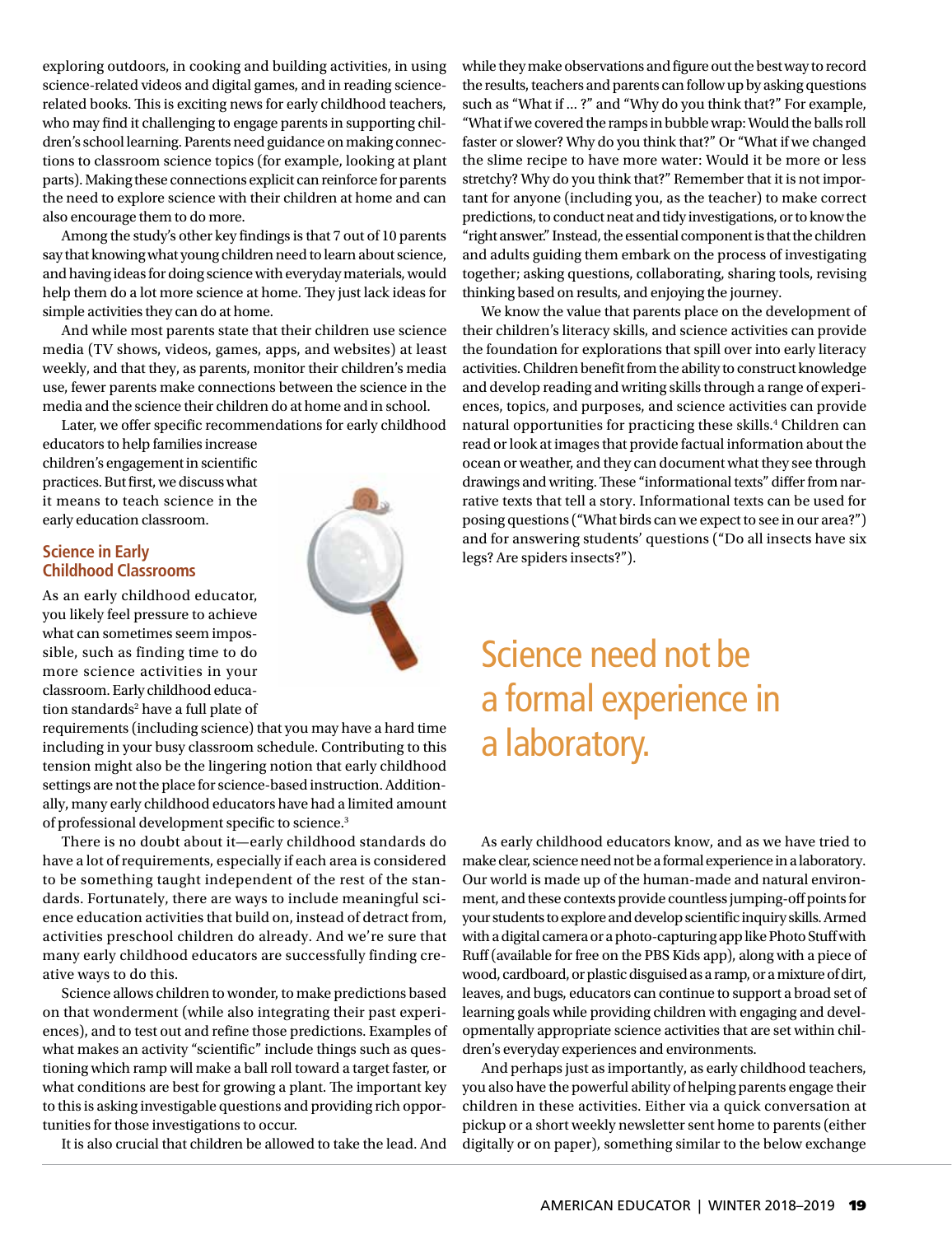can be all the impetus parents need to get started on their own scientific journey with their children:

We're exploring water in class this week; the children were excited to take turns at the water table, pouring water into different sized and shaped containers, and predicting what familiar objects from around the classroom would sink to the bottom or float to the top. It was something that I enjoyed learning about, too! I didn't always know how the investigations would turn out, but the children and I figured it out and learned together! It's something that you can explore at home, too—for example, at bath time or while in the kitchen washing dishes after dinner.

### **Ways to Connect Science Learning at School and Home**

To bridge the gap between the early childhood classroom and home, educators can find and highlight content areas and activities that are accessible at home, promote and support more science-based discussions at home, and encourage at-home science activities.

# Let families know about inexpensive science activities they can do at home.

When connecting science learning at school with experiences at home, we suggest that educators:

- 1. Choose topics in the classroom that children can explore in school and at home. Moreover, consider phenomena they are likely to see and experience in their daily lives and communities.
- 2. Provide parents with ideas for activities they can do with their children that don't require special materials or a lot of time. For example, give parents tip sheets with conversation starters and ideas for science activities while walking to school or while at the grocery store. Consider media-based resource suggestions. Send home a newsletter that tells parents about science activities that were done in the classroom and that can be easily duplicated and/or extended at home.
- 3. Encourage conversations between children and their parents, siblings, and grandparents to explore the science in their communities—for example, send children home with activities that require them to talk with their families about the current science activities they are doing in school.
- 4. Make a particular effort to connect with families who have less formal education, who may feel particularly insecure about being "wrong," and who may need more resources and encouragement. Let families know about inexpensive science activi-

ties they can do at home or in their neighborhood with common everyday items, like using a piece of cardboard to create a ramp or bringing household objects to the bathtub to predict if they will sink or float.

### **Science Activities and Resources to Consider**

#### Outdoor Exploration and Classification

Many parents need help connecting home activities with the science their children are doing in school, and life science provides a perfect vehicle for making this connection. Children already explore aspects of life science in their class—for example, studying the differences between living and nonliving things—and you can help parents continue that exploration when children are in their home communities. A fun activity to encourage parents to do with their children is to document on a t-chart the different living and nonliving things they see and encounter on their way home from school and/or over the weekend.

This simple activity allows children (and their parents) to understand life science content through the use of science practices, including observing different living and nonliving things, comparing those things, documenting what was found, and sharing and discussing those discoveries with peers and adults. To really help children experience the home-school science connection, this activity can be expanded by creating a larger t-chart in the classroom that includes all the children's findings.

| LIVING             | NON-LIVING     |
|--------------------|----------------|
|                    | · sand         |
| ass                | water          |
|                    | · rock         |
| Plants             | $\epsilon$ ood |
| <i>butterflies</i> | <i>sun</i>     |

Next, children can sort the different living and nonliving things into other categories. For example, the living things can be sorted into plants, animals, and insects, and the nonliving things can be sorted according to their use or where they came from. To help parents with ideas on additional science activities, you can send students home with a note about a living thing they expressed interest in learning more about, including some suggested resources (e.g., specific books or websites) for families to research and learn from together.

#### Question Jars

Another way to connect home and school, while reinforcing the idea that adults don't need to have the right answer, is to set up a question jar in your classroom and have children create one for use at home as well. The purpose of the jar is to write down questions that arise during the day or week—for example, "Why is the sky blue?" "Do trees breathe?" "How do fish live underwa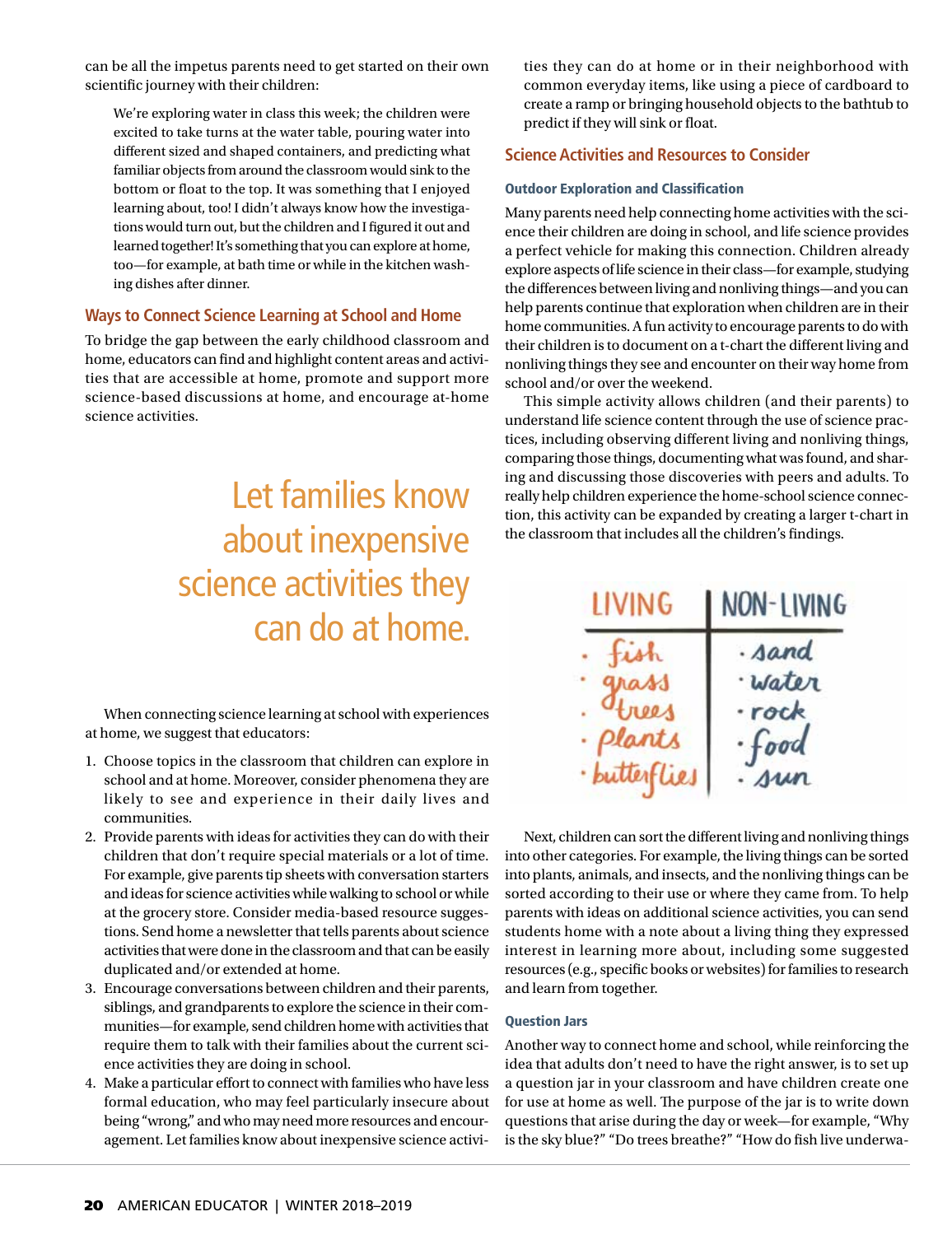ter?" Parents can write down questions their children ask and add them to the jar at home. Every month or so, you can suggest that parents and children choose one question to research and answer together. You might even want to provide parents with some suggested resources and guidance on how to try and answer the question—for example, helpful websites to consult, like Encyclopedia Britannica (www.britannica.com) or National Geographic (www.nationalgeographic.com). To ensure that the activity engages children and parents in science practices, encourage parents to help their children make predictions before answering the question. Doing so can also serve as a model for other home activities (as seen in the cookie scenario at the beginning of this article).

#### Literacy and Science

We know that parents already engage their children in literacy activities. Help them connect literacy and science by encouraging parents and children to record their question jar findings using either words or images in a "science journal" or notebook, where they can see all the questions they've answered from their jar throughout the year.

To make a clear connection between the classroom and home, children can answer questions from the classroom jar as a classroom activity and include them in the same journal. This science journal can also serve as the basis for encouraging science-related discussions between parents and children: parents can look at the journal entries from school and ask their children to talk about them. Through this exercise, parents can learn that even the teacher doesn't always know the answer, and that that's OK! It also



allows parents to see that science is not about technical jargon but is related to things they talk about and do in their everyday lives. Finally, activities such as these help parents understand that science is rooted in and stems from exploration and curiosity, and so by engaging and supporting their children's innate curiosity, they are supporting science learning.

#### Connect to Classroom Routines

Another way to encourage home discussions and provide simple home activities is to have parents ask their children to perform classroom jobs (e.g., feeding the pet, watering the plants) at home, to encourage making connections to science. For example, some of you may incorporate the weather as part of your daily morning meeting or circle time during class. If you've assigned some of your children the job of "weather reporter" for a given week, they can be sent home with a weather card to fill out with their parents over the weekend. Each card can include prompts that ask the children (with their parents' help) to record the weather (Is it sunny? Is it raining? Is it cloudy?), as well as other weather-related observations (What do you see? What do you hear? What do you feel? What types of clothing are people wearing and why?) and what activities they did over the weekend based on the weather.

#### Connect to Holidays

Another great way to engage families is to create activities around science-related holidays, such as Earth Day, Arbor Day, and less well-known celebrations, such as International Day of Forests, Solar Appreciation Day, and World Space Week. You can take steps to ensure these activities don't require a lot of setup or materials at home. For instance, on World Planting Day, consider sending children home with a small planting kit. This kit could consist of an envelope with a few seeds in it and some soil, accompanied by a handout with instructions on how to turn a used plastic bottle into a planter and how to help the plant grow by providing it with sunlight and water.

# Encourage parents to help their children make predictions before answering the question.

As previously mentioned, an easy way to communicate with families and encourage activities related to these holidays is to send home weekly newsletters. And because some parents, especially those who have less formal education, may be concerned about providing wrong information to their children, the note can end with a link to a short article to help parents learn about the subject. You can say:

This week, we'll be celebrating World Space Week! Some of the things we'll be discussing in class are the sun, the moon, and the planets. A fun activity you can do at home with your children this month is to observe and then draw the moon once a week. You can also talk about and compare the various shapes of the moon on the different days. Some children might ask tough questions, such as "Why can we only see part of the moon?" or "Why does it seem like the moon is following me?" To learn more about the moon and moon phases, check out this link from National Geographic Kids: https://bit. ly/2PcSKDj.

#### Media-Based Connections

Opportunities to incorporate media into your science teaching abound. Many developmentally- and age-appropriate apps, games, and TV shows address scientific topics and can enhance science experiences for both parents and children. For instance, Early Science with Nico & Nor features a plant journal that can be used in the classroom or at home to track the growth of plants using photographs, a compare and contrast feature, and a graphing feature (available for free in Apple's app store). Also, *Nature Cat*'s "Garden Impossible" episode (available for free on the PBS Kids Video app and website) outlines how to create a planter out of everyday items. *(Continued on page 40)*